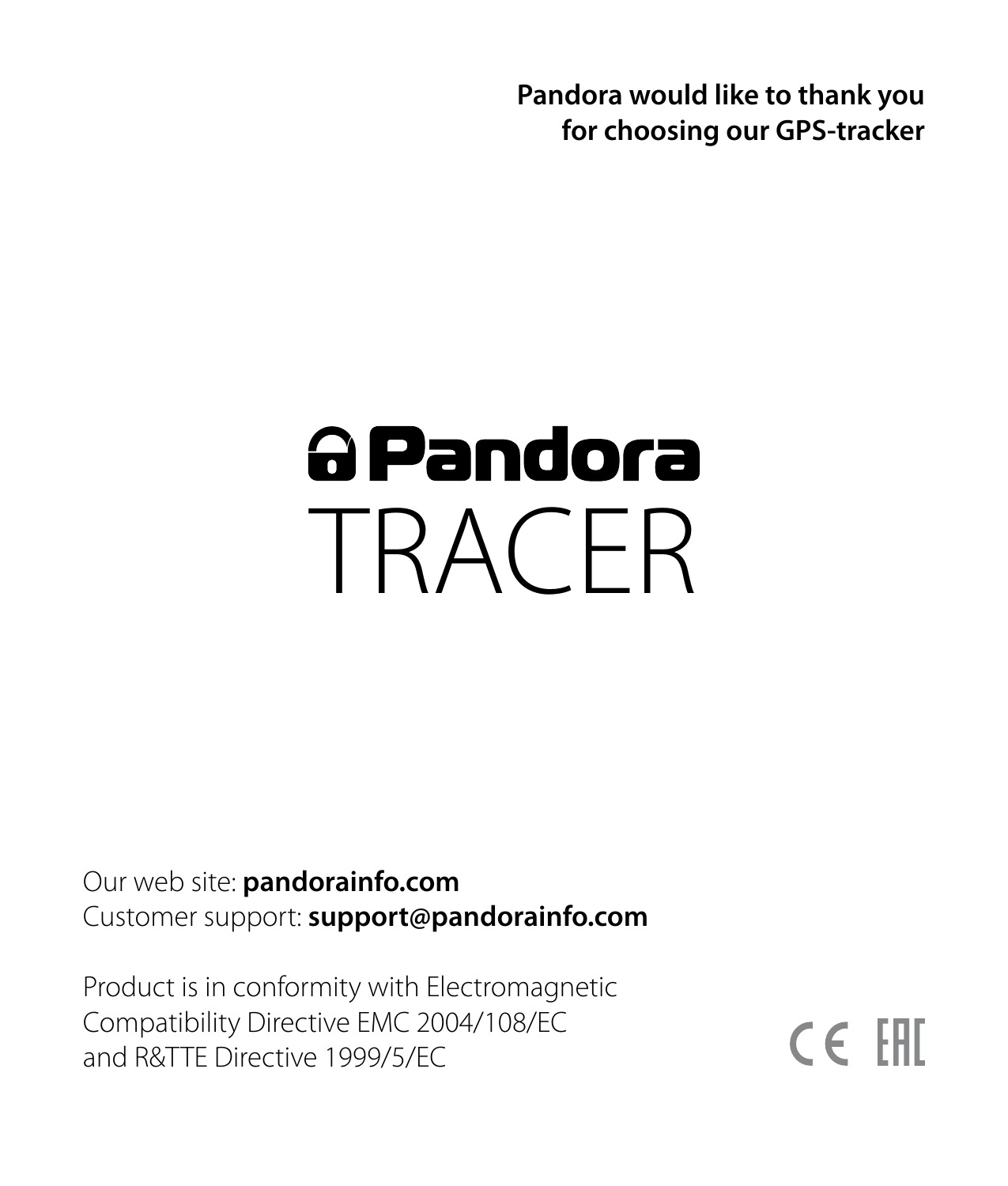# TABLE OF CONTENTS

| SYSTEM SET                        | 3  |
|-----------------------------------|----|
| <b>FEATURES</b>                   | 4  |
| Owner's personal card             | 6  |
| MODES AND FUNCTIONS               | 7  |
| ONLINE SERVICE AND MOBILE APP     | 11 |
| MOBILE APP PANDORA NAV BT         | 13 |
| CONTROL USING SMS COMMANDS        | 14 |
| INSTALLATION                      | 16 |
| General installation requirements | 17 |
| Wires description                 | 18 |
| Installation/replacing SIM-card   | 20 |
| PROGRAMMING                       | 21 |
| <b>ADDITIONAL DEVICES</b>         | 23 |
| <b>WARRANTY OBLIGATIONS</b>       | 28 |
| ACCEPTANCE CERTIFICATE            | 32 |
| WARRANTY CARD                     | 32 |

# SYSTEM SET

| 1. User and installation manual |
|---------------------------------|
| 2. Owner's personal card        |
| 3. GPS tracker                  |
| 4. Main cable                   |
| 5. Bracket                      |
| 6. Packaging                    |

NOTE! THE MANUFACTURER RESERVES THE RIGHT TO CHANGE THE system set and construction of the product to improve its technological and operational parameters without notification.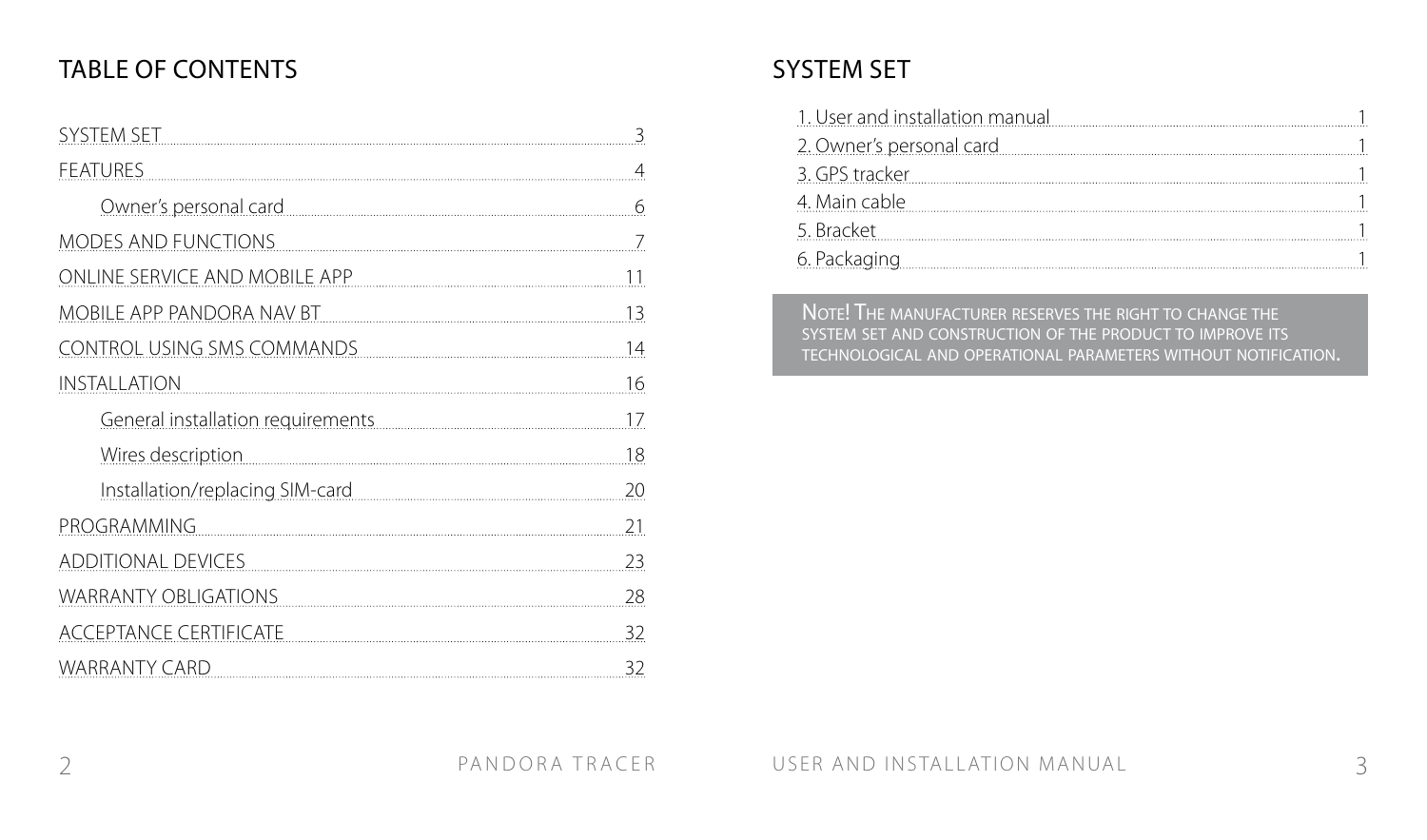# FEATURES



**Built-in LTE module (4G LTE/3G/2G | GPS/GLONASS)** – provides a connection with our on-line service pandora-on.com and mobile application Pandora Connect, allows to determine LBS and GPS/ GLONASS coordinates, to control and manage unit using SMS messages, Push messaging, automatic date and time correction by UTC.

**Built-in nano-SIM** port is used to work with the built-in GSM modem.\*

\* For the correct operation of the GSM functions, an owner should monitor the status/balance of the SIM-card installed in the system. If the SIM-card is blocked or defective, GSM functions of the system will be unavailable.

**2.4GHz radio channel, Bluetooth 5.0 protocol (BT5.0)** – supports additional Bluetooth devices (see the «Additional devices» section), including a mobile phone.

#### **Built-in 3D accelerometer (digital shock/motion/tilt sensor)**

– controls «Accelerometer trigger», «Shock sensor alarm» and «Dismantling» functions.

**LED indicator (RED)** – displays the state of modes and functions.

**VALET button** – is used for activation and changing the settings of the tracker.

**Built-in battery** – provides operation in «Autonomous beacon» mode.

**External power supply 12-24V** – provides operation in «Constant connection» mode.

**Ignition input** – enables the «Tracking» and «Built-in battery charge» functions.

**Programmable channel** – an analog input/output logic or LIN interface (Webasto, Eberspacher engine preheater).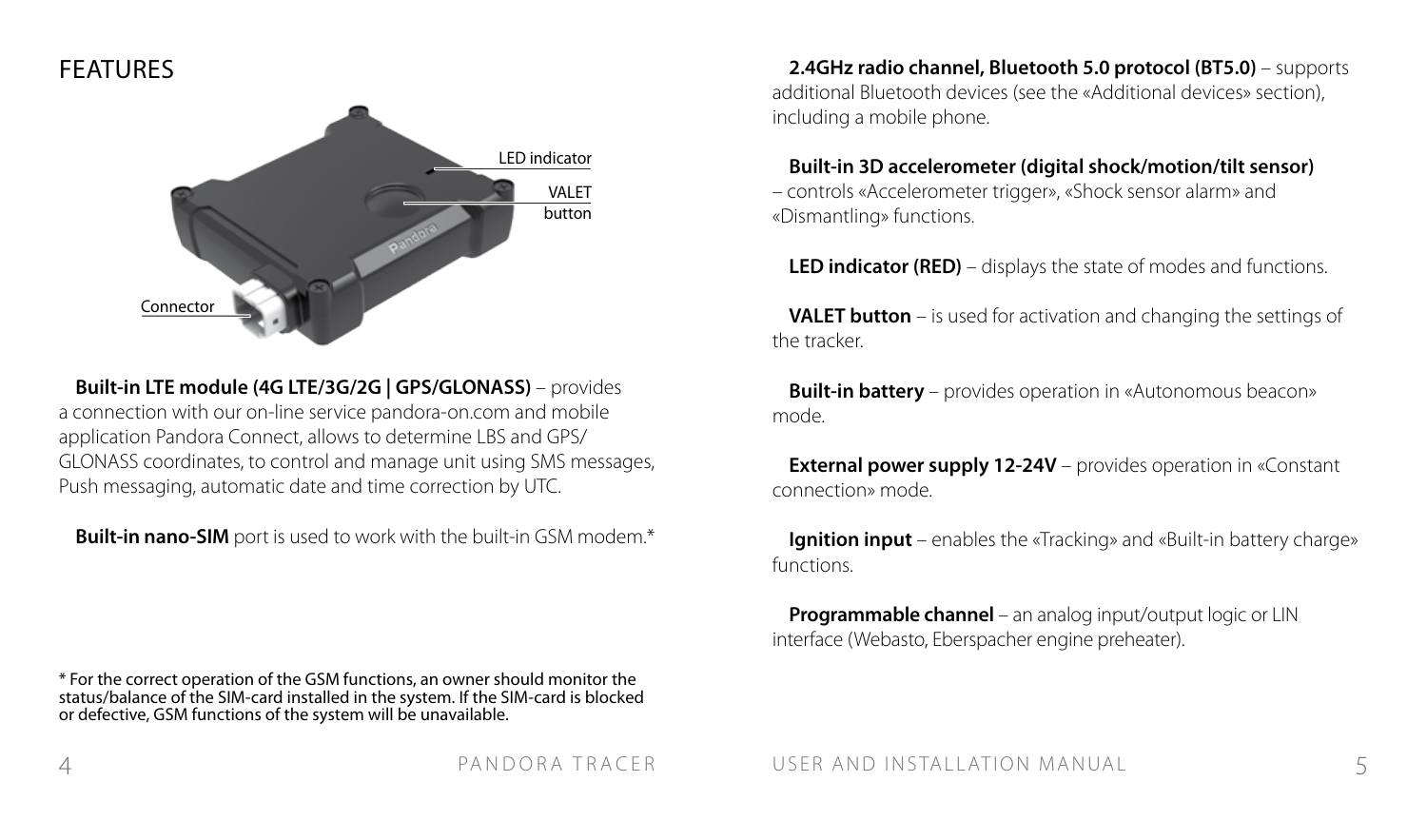## **Owner's personal card**

WARNING! ERASE THE PROTECTIVE LAYER CAREFULLY. DO NOT use any sharp objects to avoid damaging of a hidden information under the protective layer. The information on the owner's personal card could not be changed or restored in case of damage or lose.

- **LOGIN** is a 10-digit number. This information is used to add tracker to the online service and mobile application.
- **PASS** contains 8 characters and can consist of digits, lower and upper case letters. This information is used to add tracker to the online service and mobile application.
- **Phone number** is a phone number of the preinstalled SIM-card. **• PIN** not used.



WARNING! IT IS FORBIDDEN TO DAMAGE THE PROTECTIVE LAYER of the «Owner's personal card» - the information under the protective layer of the card is intended only for the owner of the system. When the owner complains about the erased protective layer, the system is reinstalled at the expense of the installer.

# MODES AND FUNCTIONS

**Transportation mode.** This mode is active since the moment of manufacture of the device. The tracker will exit this mode after configuring the owner's phone number or the additional phone number or connecting of the main power supply. If all phone numbers are deleted from the memory and the main power supply is disconnected from the tracker, the device will activate the transportation mode again.

**Constant connection mode.** The main mode, designed to operate with the main power supply (+12V/+24V) and ignition input connected. In this mode the tracker is in a constant connection with online services and peripheral Bluetooth devices.

**· Tracking** is an automatic function of the "Constant connection" mode. It allows to determine coordinates and track the routes in the online services. This function is enabled by ignition status appearance and is disabled with ignition status disappearance.

**· Shock sensor alarm.** This function of the "Constant connection" mode detects movement of the tracker and sends the alarm notification, if the authorization devices are not in the coverage zone of Bluetooth connection of the tracker. This function is enabled remotely by a user using the online services.

**· Dismantling.** This automatic function of the "Constant connection" mode allows to detect the overturn of the tracker and sends the alarm notification to the owner.

**· Power off alarm** is an automatic function of the "Constant connection" mode. It allows to control the disconnection of the main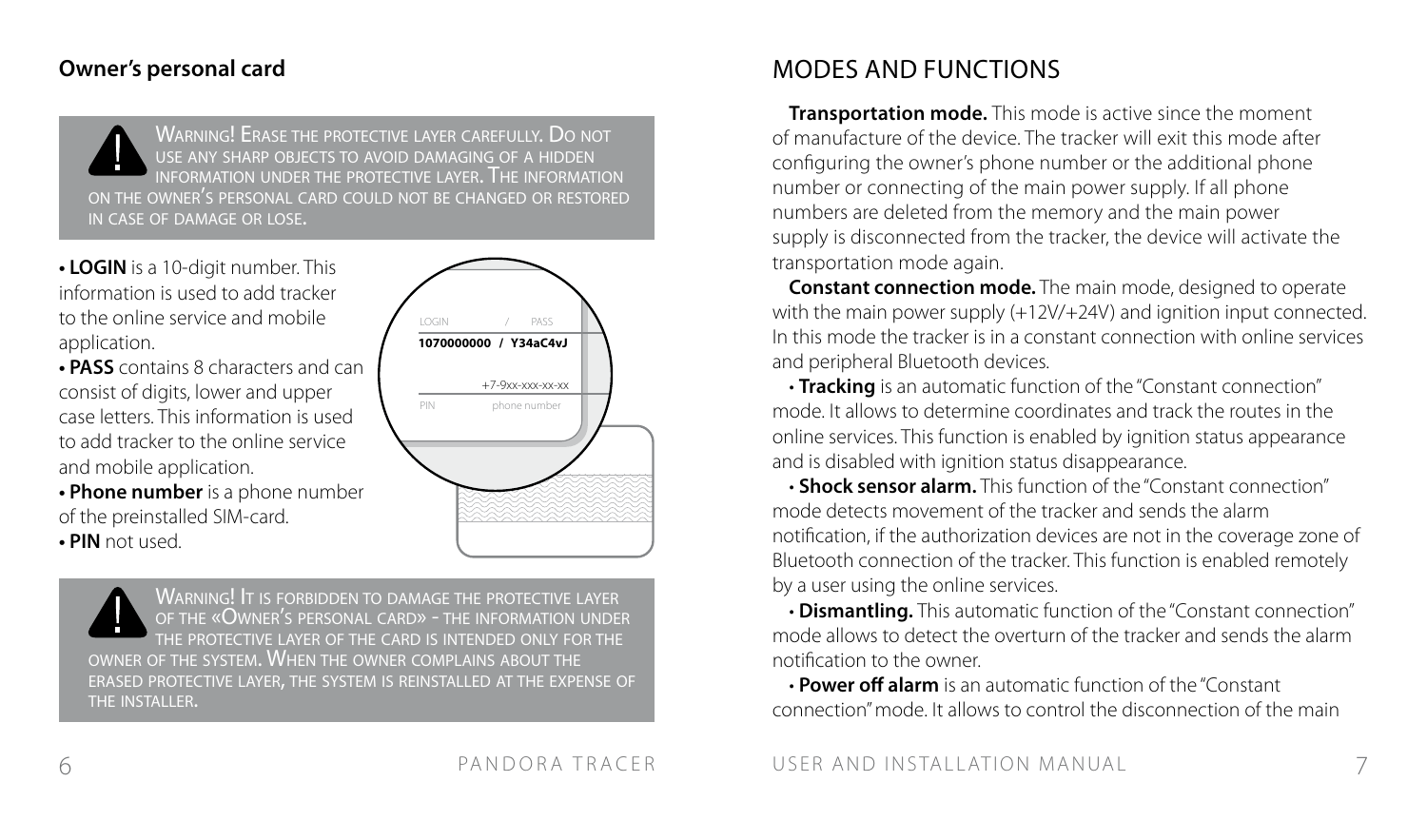power supply and sends alarm notification to the owner.

**· Built-in battery charge** is an automatic function of the "Constant connection" mode. It allows to charge the built-in battery while ignition is on.

**Autonomous beacon mode.** The additional mode designed to work from the built-in battery when the main power supply is disconnected. The device "wakes up" (switch on GSM/GNSS interfaces) for a short time with a pre-set periodicity in order to inform the owner about its location and state, send and receive SMS messages, connect to the online services.

**· Activation period/Activation time** – a configurable functions of the "Autonomous beacon" mode. They allow the tracker to "wake up" at a specified time period or with a specified frequency. Configuration is made by the owner via online services.

**· Accelerometer Trigger/Accelerometer Timeout** – a configurable functions of the "Autonomous beacon" mode. They allow to "wake up" the tracker by the external impact. Configuration is made by the owner via online services.

**· Tracking mode/Duration of tracking mode operation** – a configurable functions of the "Autonomous beacon" mode. They allow to determine the tracker location with route tracking in online services. Configuration is made by the owner via online services and/or SMS messages.



Warning! If the tracker is in the «Autonomous beacon» mode, the «Tracking» function will be enabled after the next online session of the tracker.

**Service mode** is an additional mode designed to disable the programmable channel (engine preheater control, analogue input/ output) and alarm notifications during technical maintenance of the vehicle.

Enabling/disabling of this mode is made by the user using the online services by the «Switch on Service mode» and «Switch off Service mode» commands. If radio tags or a mobile device are paired with the tracker and the «Allow using phone as a tag» and/or «Allow use of tags» functions are enabled, then the mode can be enabled only when a radio tag or a mobile device is in the coverage zone of Bluetooth connection of the tracker.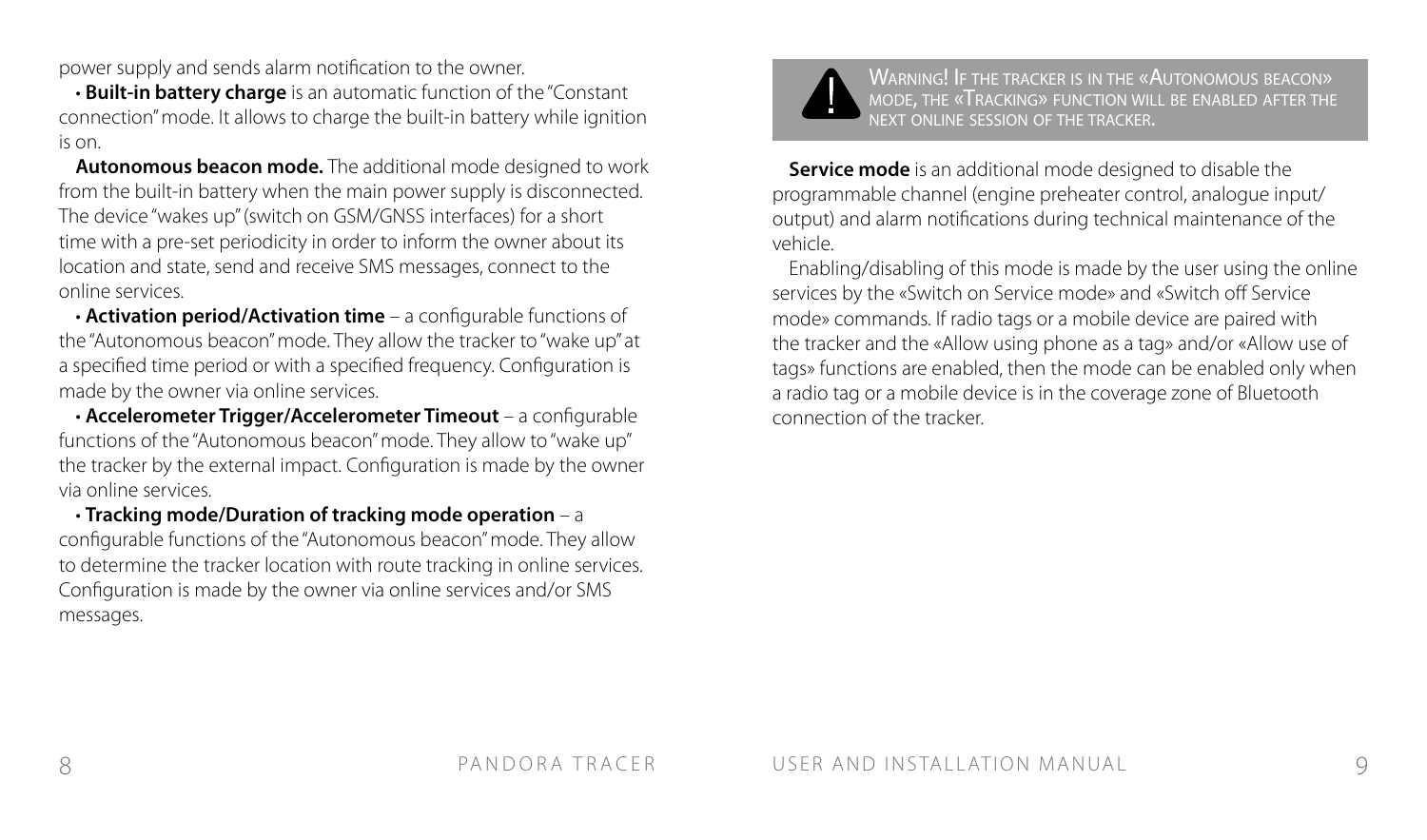## **Functions of the VALET button**

| <b>Functions</b>     | <b>VALET</b> button | <b>LED</b> indicator                         |
|----------------------|---------------------|----------------------------------------------|
| Activation           | Hold for 3 seconds  | 3 short flashes                              |
| Remove mobile device | Hold for 6 seconds  | 6 short flashes                              |
| Firmware update      | Hold for 10 seconds | 9 short flashes+<br>following smooth flicker |

Activation - the function enables the tracker interfaces to change its parameters and settings.

Remove mobile device - erasing a previously recorded mobile device from the tracker memory.

Firmware update - updating the tracker firmware via a Bluetooth connection.

## **Signals of the LED indicator**

|  | Bluetooth connection is available     |
|--|---------------------------------------|
|  | Uploading data to the server          |
|  | GPS coordinates detection             |
|  | Main owner phone can be<br>programmed |
|  | Available for an incoming call        |
|  | Incoming call                         |
|  | Tracking mode is active               |

# ONLINE SERVICE AND MOBILE APP

In order to use our online services pandora-on.com and mobile app, it is required to create an account (Registration), login to your account (using your e-mail and password created on the registration step) and add your device to your account (enter information from the «Owner's personal card»).

To create an account visit the web-site or open mobile application and folow the Registration procedure.

#### Online service is available by the link:

#### **https://pandora-on.com**

The **Pandora Connect** mobile application is available for downloading from the corresponding app store:

#### **App Store (iOS); Google Play (Android).**





Use QR-code to download the application!





WARNING! THE MANUFACTURER RESERVES THE RIGHT TO MAKE changes of the interface and functionality of the online service and mobile application without notifying the consumer.

#### 10 PANDORA TRACER USER AND INSTALLATION MANUAL 11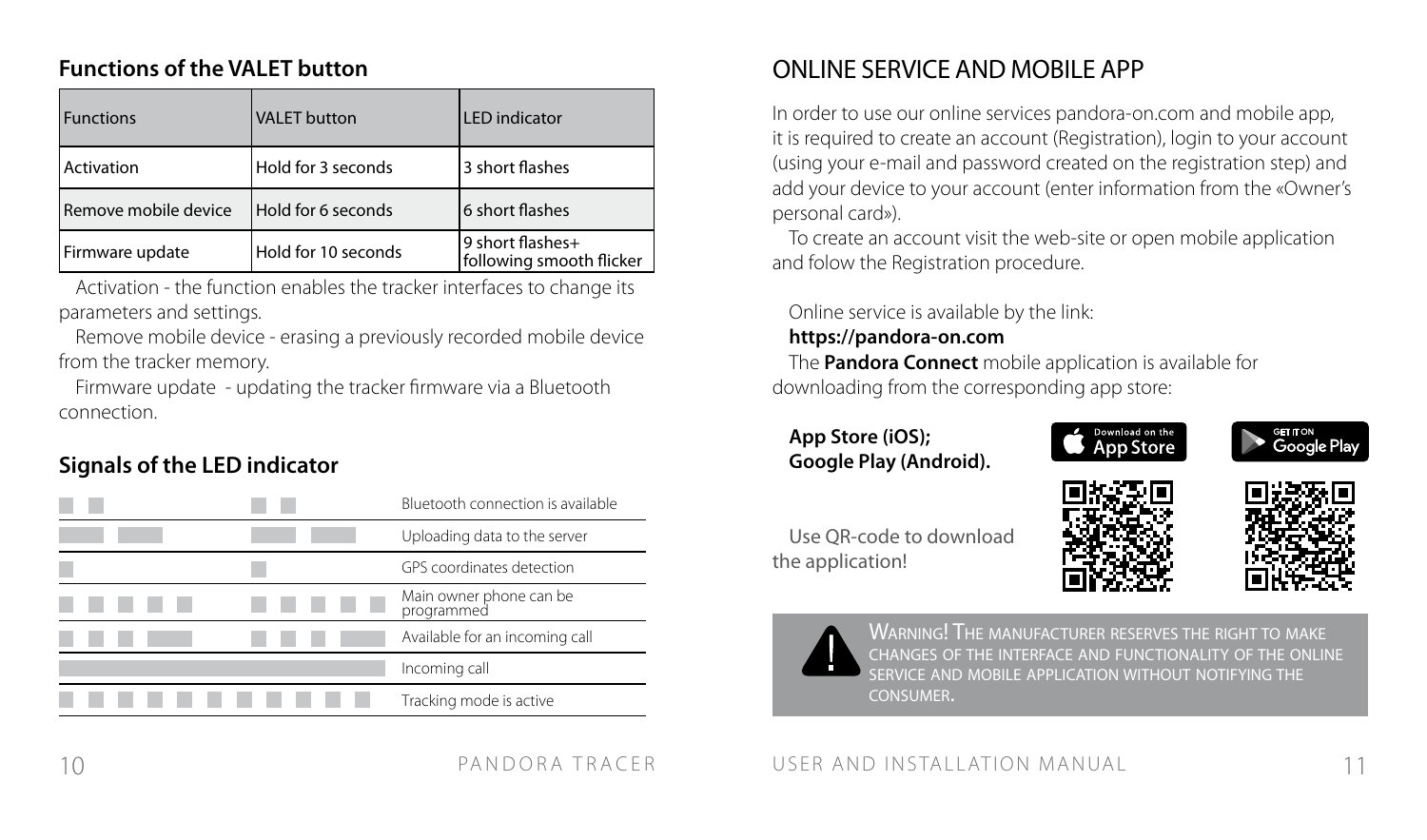During the registration process you will create data, that is used to login to the account: "Login" – your e-mail address and "Password" – your own password. An e-mail with the confirmation link will be sent to your e-mail address after the registration procedure is completed. The registration of the account will be completed after you follow the provided link.

After completing of the registration process, you can login to the online service via a computer's web browser or via the mobile app Pandora Connect. Go to the «Add a device/Add a system» window and enter the LOGIN and PASS from the «Owner's personal card», create a name for your vehicle and click «Add». After this, you will be able to control, change setting and get information about the vehicle state through the online services.



use any sharp objects to avoid damaging of a hidden information under the protective layer.

# MOBILE APP PANDORA NAV BT

Pandora NAV BT application is a special tool for a fast and easy programming and updating firmware of the tracker. The connection between the application and the tracker is established only with the mobile device that was previously added to the system memory via a special coded Bluetooth protocol.

You can download free Pandora NAV BT application for your mobile device in the Google Play (Android).

#### **Pairing/removing mobile device**

• To pair a mobile device with the tracker:

- Turn on the Bluetooth on your phone and run the preinstalled Pandora NAV BT app;

- Press and hold the VALET button for 3 seconds (3 flashes of the LED), release the button after the third flash – the tracker will activate the Bluetooth connection;

- Select the found device in the «Search» menu of the application, enter the pairing PIN-code 0-0-0-0-0-0, the devices will be paired after confirming the PIN-code entry.

• To remove a mobile device from the tracker memory:

- Press and hold the VALET button for 6 seconds (until a 6 flash of the LED), release the button after the 6th flash – the tracker will remove the previously paired device.

Note! To re-pair the mobile device with the tracker, it is necessary to remove the existing Bluetooth connection from the mobile device and from the tracker.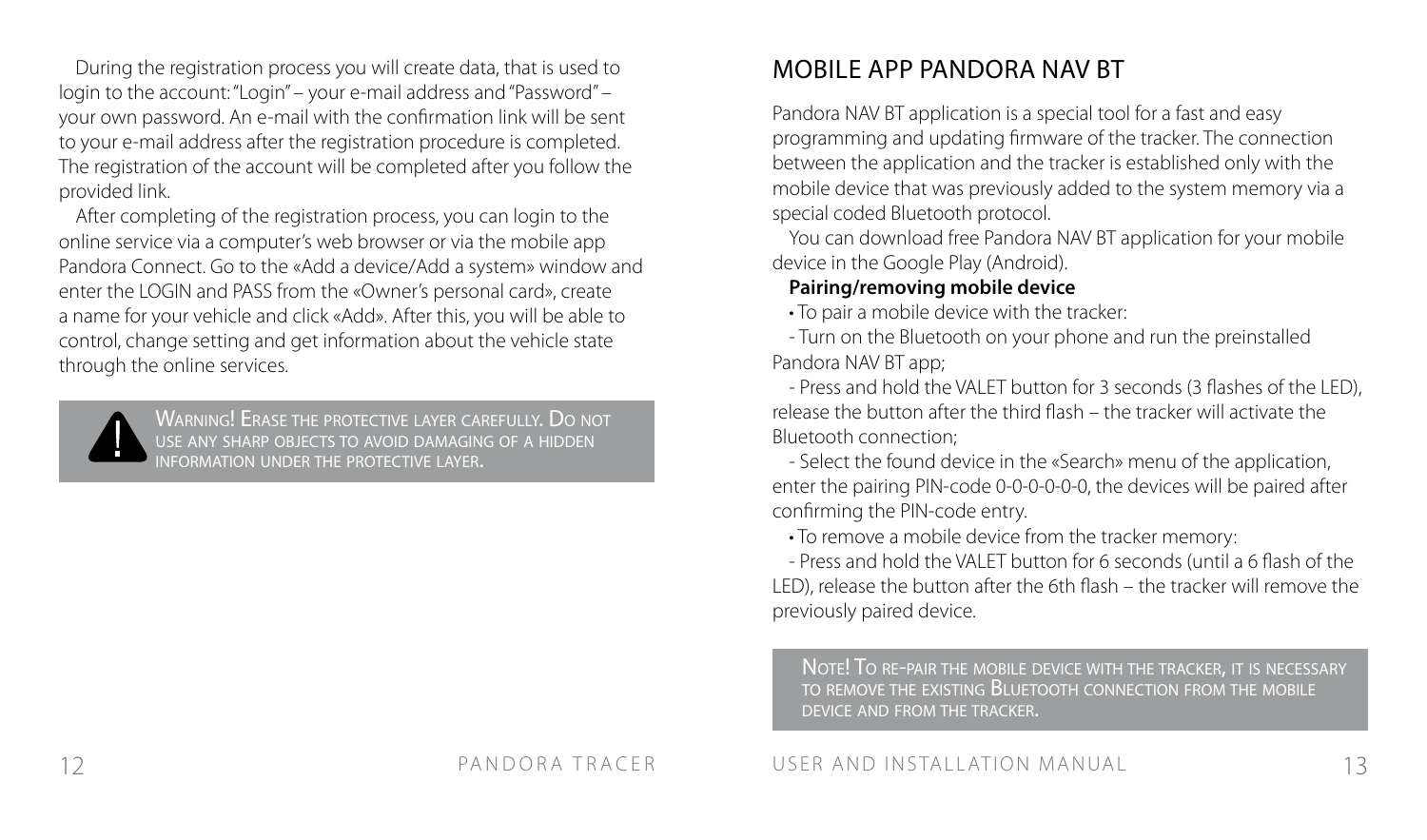# CONTROL USING SMS COMMANDS

The tracker can receive and execute SMS commands. The tracker receives SMS messages and executes commands in "Autonomous beacon" and «Constant connection» modes. To protect the tracker against unauthorized messages each command must contain the Service PIN-code - ХХХХ (factory default value is 1-1-1-1).



WARNING! It's STRONGLY RECOMMENDED TO CHANGE THE default value of the Service PIN-code.

**ХХХХ\*PIN\*YYYY\*** – Changing the "Service PIN-code". This command can be executed only from the phone number that has been previously programmed in the tracker memory **ХХХХ** – current PIN-code (default value is 1-1-1-1), **YYYY** – new PIN-code.

**XXXX\*666\*** – Switching on the "Tracking mode". The tracker will activate the "Tracking mode" for a previously specified period or until a command to switch it off would be received.

**ХХХХ\*999\*** – Switching off the "Tracking mode".

**ХХХХ\*ALARM\*YYY\*** – Setting periodicity of communication. **YYY** – hours value from 001 to 168.

**ХХХХ\*500\*** – Request current location.

#### **ХХХХ\*100\*** – Request balance of the SIM-card.



Warning! Most mobile operators store undelivered messages for no more than 24 hours.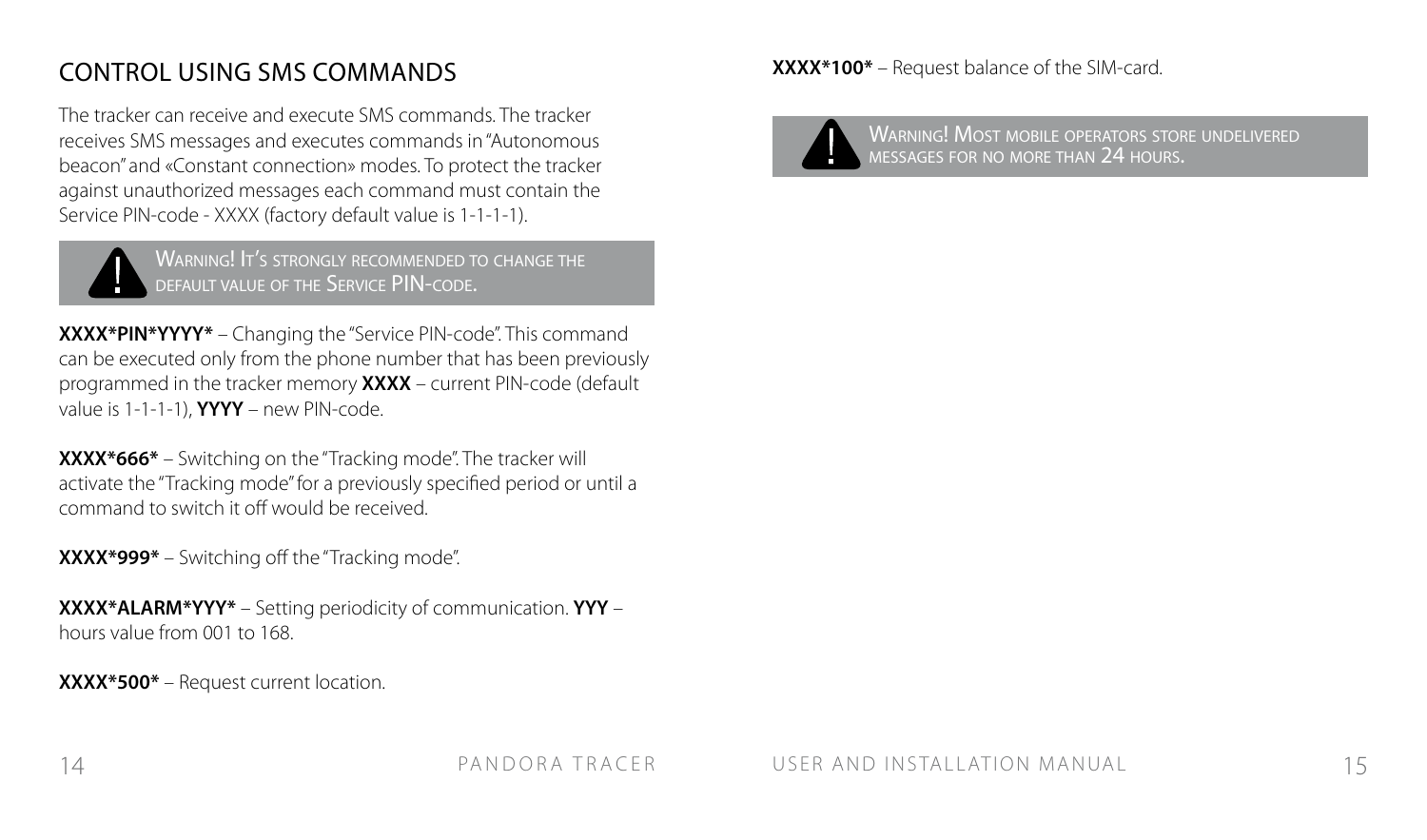# INSTALLATION



Warning! The tracker installation and configuration must be carried out only by <sup>a</sup> skilled professional.

Before installation update the software and program the tracker using the Pandora NAV BT mobile application. After programming all necessary settings delete the mobile device from the memory by pressing and holding the VALET button for 6 seconds and pair the owner's mobile device.





WARNING! THE TRACKER IS DESIGNED TO OPERATE AT TEMPERATURES FROM  $-40^{\circ}$ C to  $+85^{\circ}$ C, the degree of protection is IP40.

Warning! Do not shield the built-in antennas. Keep minimum distance of 2 cm between the tracker and metal parts.

## **General installation requirements**

• When installing a tracker pay attention to the signal reception conditions for the built-in GSM, GNSS, 2.4 GHz antennas (the signal can pass through plastic or glass, but metal surfaces can shield antennas).

- The tracker must be placed horizontally with the front side on the top (the side with the «VALET» button and the «LED» indicator).
- Use a rigidly fixed by any means mounting bracket from the kit to install the tracker (the tracker must be secured to the vehicle body for a correct operation of the built-in shock sensor).
- The tracker must be installed in places where there are no any liquids, condensate and high temperatures.
- The tracker installation should be performed only when the connector is disconnected.
- The connections of the wires and their insulation must be carried out in accordance to the vehicle manufacturer's requirements.
- Do not place wiring in places where the wires isolation can be damaged by abrasion. Wiring through the holes must be carried out through the special rubber bushings.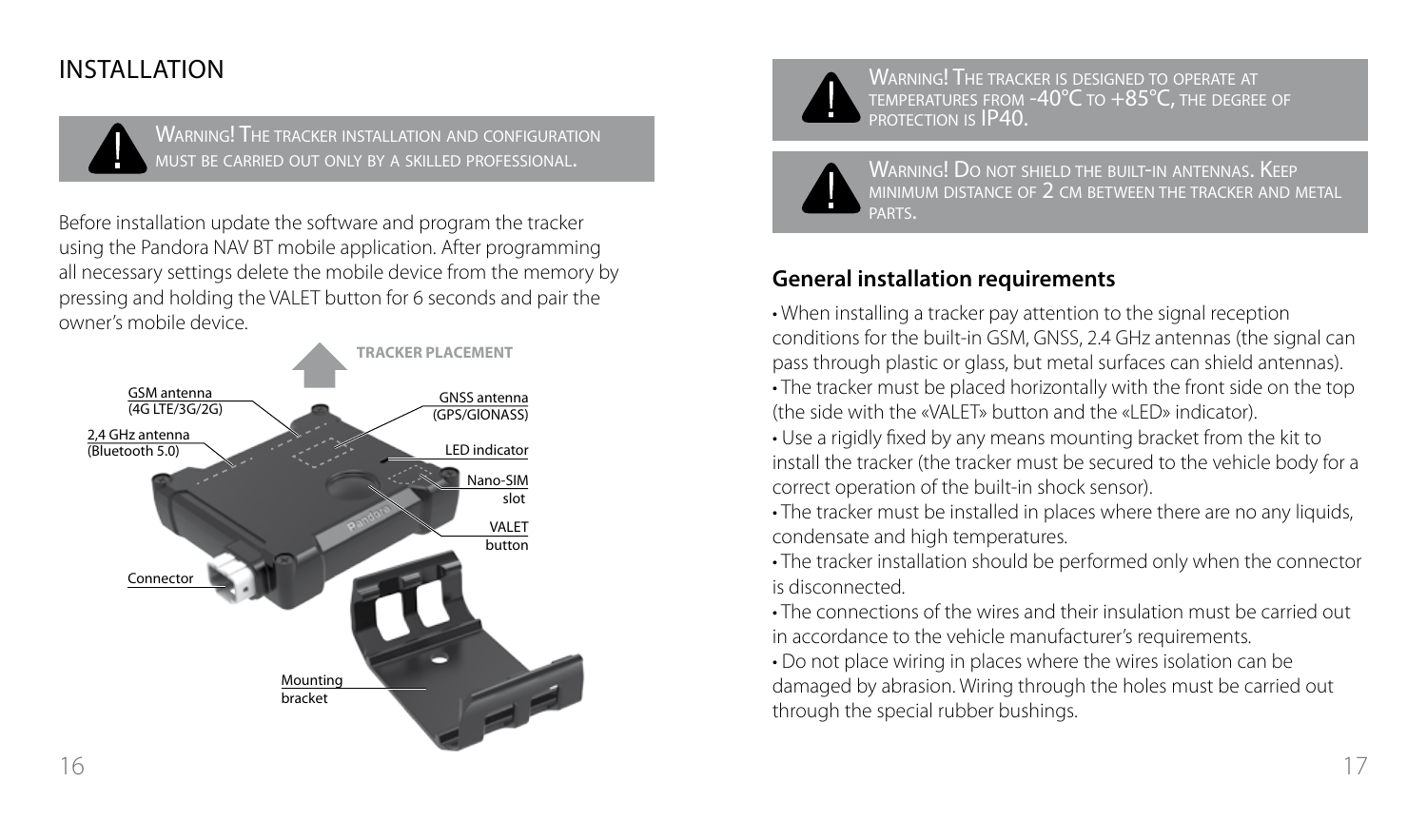• To avoid the connection loss because of vibration during driving, ensure that there is a bit of free length to the wiring, providing enough sagging.

## **Wires description**

**№1 I Green I Ignition input** – ignition status. The wire must be connected to the ignition switch or the wire, where +12V/+24V appears when the ignition is turned on and does not disappear until the ignition is turned off. This input is mandatory for connection.

**№2 I White I Programmable channel** – control/management of additional equipment. Pandora NAV BT mobile application and pandora-on.com online service allow to implement one of the following settings:

- management over the engine preheater (Webasto/Eberspacher);
- negative status input (hood switch);

- negative output 100 mA (impulse control/ potential control/engine blocking mode).

**№3 I Black I GROUND (-)** – external power supply. It should be connected to a vehicle grounded spot. This wire must be connected FIRST during the installation, mandatory for connection.

**№4 I Red I POWER SUPPLY +12V/+24V** – external power supply. It should be connected to the reliable conductor with a constant voltage of +12V/+24V. Mandatory for connection.

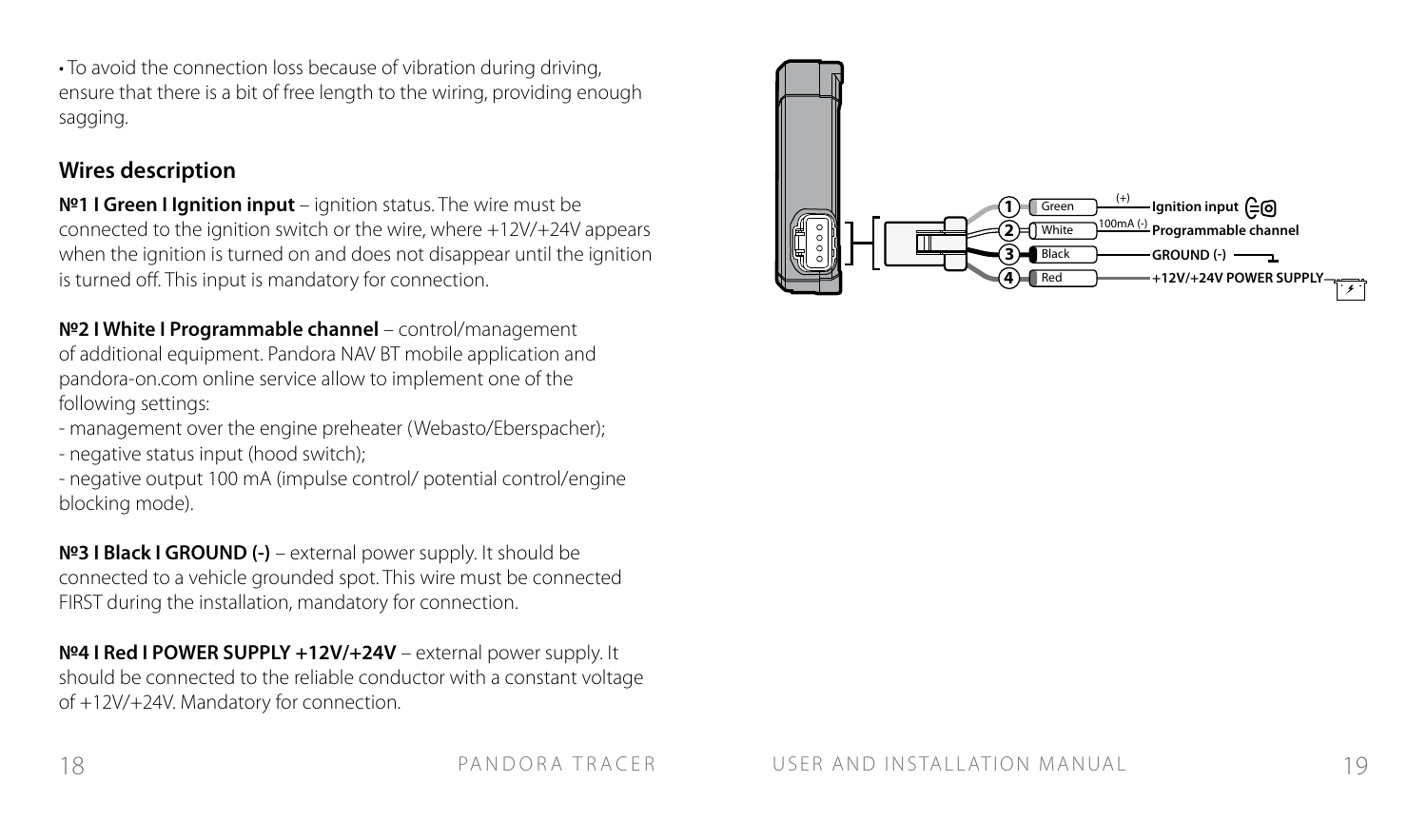## **Installation/replacing SIM-card**

Warning! The preinstalled SIM-card is paired with the tracker by default and cannot work with other devices.

Make sure that a new SIM-card is working. Insert the SIM into your mobile phone and check the following services: voice communication, SMS, internet connection. Disable PIN request of the SIM.

1. Disconnect the main power supply from the tracker.

2. Unscrew all screws, carefully remove the cover from the tracker.

3. Press and hold VALET button for 10 seconds (10 short flashes of the LED indicator), release the button (the LED will perform flashes displaying Firmware update mode). During 1 minute install/replace the SIM card observing correct direction. If the LED is not flashing (builtin battery is discharged), installation/replacing of the SIM-card is not limited by time.

4. Close the cover and screw all screws. Program the tracker with Pandora NAV BT mobile application:

• "System phone number" setting – specify a new number of the installed SIM card in the format +XXXXXXXXXXX

• "Balance inquiry number" setting – Specify a command of the "Balance request" corresponding to a mobile operator.

• "GPRS (APN) operator access point", "GPRS operator username", "GPRS operator password" – enter APN settings of your mobile operator.

# PROGRAMMING

At the time of delivery the tracker is in «Transportation» mode. The tracker will exit this mode after setting of a main or additional phone number.

Operation and configuration of the tracker is possible only when there is power supply from the external source (main power supply) or from the built-in battery:

- main power supply allows the tracker to operate in the «Constant connection» mode. Connection of the ignition input enables «Tracking» function;

- built-in battery allows the tracker to operate in «Autonomous beacon» mode. In this mode the tracker is online once a day at 12:00 a.m. (default settings).



Warning! The tracker will activate the «Transportation» mode if the phone numbers were not set or deleted from the settings and the main power supply is disconnected.



WARNING! BEFORE PROGRAMMING THE TRACKER IT IS recommended to update the software using the Pandora NAV BT MOBILE APPLICATION.

#### **Setting the main owner phone number**

There are three ways to set the main owner phone number: 1. Pair a mobile phone with the preinstalled Pandora NAV BT mobile application (see the PANDORA NAV BT MOBILE APPLICATION section). If the previously established Bluetooth connection was lost and the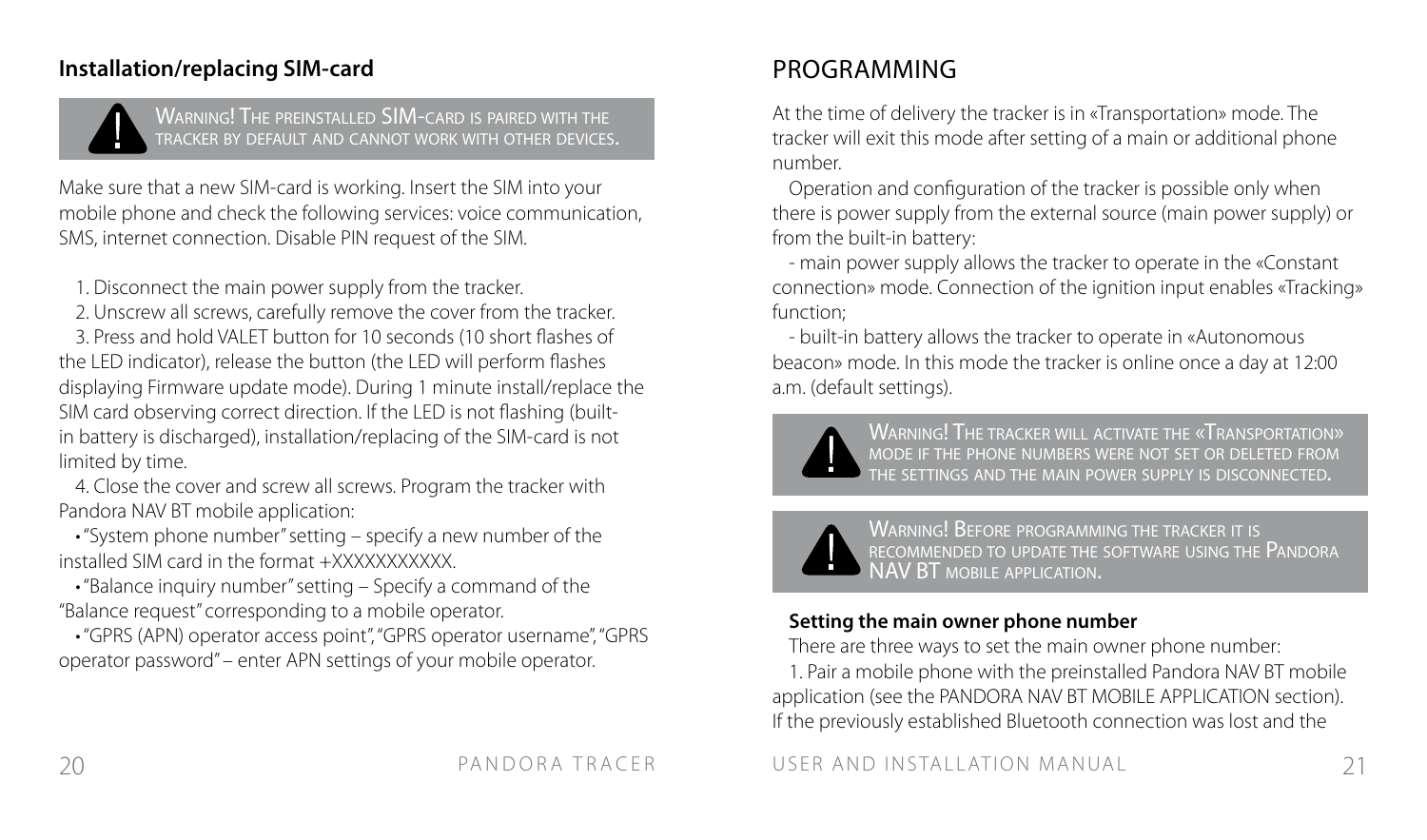tracker is in an energy saving mode, press and hold VALET button for 3 short flashes of the LED (3 seconds). The tracker will activate Bluetooth connection with the mobile device. Enter the «Settings-Phone» menu and set your phone number in the following format +XXXXXXXXXXXXX in the «Nothification number 1» field. Disconnect a mobile device after the settings were made.

2. Log in to the pandora-on.com with the previously registered account. Go to the «Settings-Notifications» menu. Enter the main owner phone number in the «Main number» field in the following format: +XXXXXXXXXXXX. Save settings after entering the number.

3. Press and hold the VALET button for 3 seconds (3 short flashes of the LED) to activate the tracker. Release the button after the third flash. The tracker will enter the settings mode. After that, it will be available for a call within two minutes. Make a call from the owner's number to the phone number of the device during this time. The system automatically will remember the number of the incoming call as the main owner number and will end the call.

## ADDITIONAL DEVICES

Additional peripheral devices are designed to supplement tracker with anti-theft functions (Immobiliser).

Pairing and coniguration of additional devices are made in Pandora NAV BT mobile application. Tracker supports operation of: three radio tags BT760/770/780, two radio relays BTR-101, one radio module RHM-03BT.

> WARNING! INSTALLATION AND CONFIGURATION OF THE peripheral devices must be carried out only by a skilled professional.

> Warning! To operate radio relay BTR-101 and radio<br>module RHM-03BT it is necessary to connect the mai power supply and ignition input on the tracker.

## **Radio tags BT-760 I BT-770 I BT-780** - are

peripheral devices for the automatic owner authorization, designed to control functions when approaching or distancing from the tracker.



#### Functions of a tag:

• Automatic control of the engine blocking using a radio relay BTR-101 or a radio module RHM-03BT;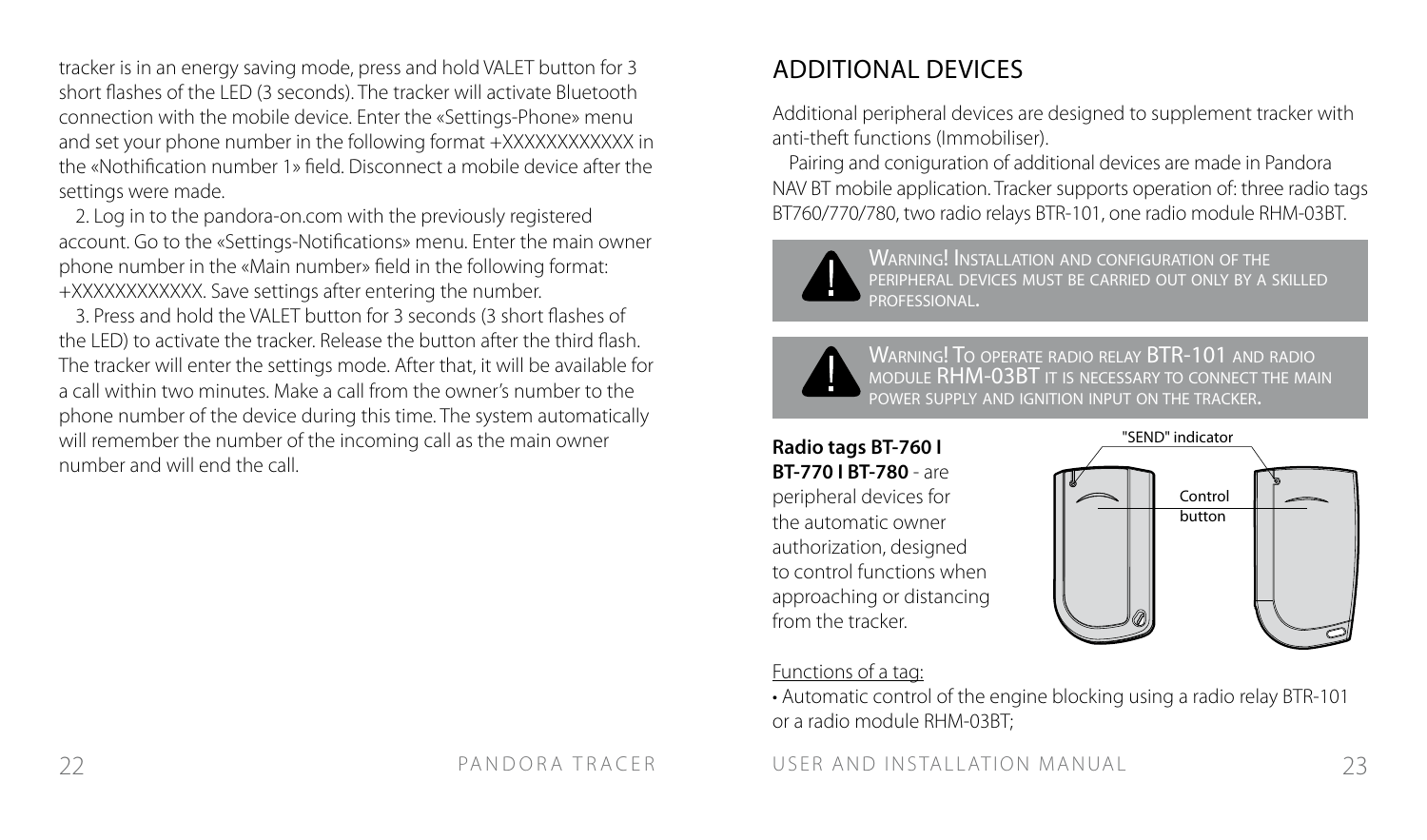• Automatic control of the hood lock using a radio module RHM-03BT;

• Prohibition of sending the alarm notifications when a tag is in a coverage zone and "Use LIN as input" and "Accelerometer trigger" functions are enabled.

#### Pairing a radio tag:

- Open mobile application NAV BT. Go to the "Peripheral devices" menu and press the "ENTER PAIRING MODE" button;
- Press and hold the control button on the tag until the sixth flash of the «SEND» indicator;
- If pairing was successful, the radio tag will be displayed in the App;
- To pair second and third tag repeat the procedure;
- Finish pairing by pressing the "EXIT PAIRING MODE" button;
- Enable «Allow use of tags» function.

**Radio relay BTR-101** – is a peripheral device designed to manage the engine blocking.

## Functions of the relay:

• Engine blocking when ignition is ON and the radio tag is not in coverage zone, disabling engine blocking when the radio tag is in coverage zone;

• Automatic engine blocking on unauthorized motion in absence of connection with the tracker;

• Engine blocking on or without motion («Engine blocking on motion» function);

• Enabling and disabling engine blocking through online services (it is necessary to set «programmable channel» mode as Engine blocking.



#### Pairing a relay:

• Connect the wire 1 to a grounded spot of a car;

• Open mobile application NAV BT. Go to the "Peripheral devices" menu and press the "ENTER PAIRING MODE" button;

- Connect the wire 3 to the wire 4. Connect them to constant +12V;
- If pairing was successful, the radio relay will be displayed in the App;
- Finish pairing by pressing the "EXIT PAIRING MODE" button;
- Disconnect the wire 3, insulate unused wires.

**Radio module RHM-03BT** – is a peripheral device designed to monitor the hood switch position, manage the engine blocking and control the front hood lock.

## Functions of the module:

• Closing the hood lock when ignition is OFF, unlocking the hood lock when ignition is ON and the radio tag is in coverage zone;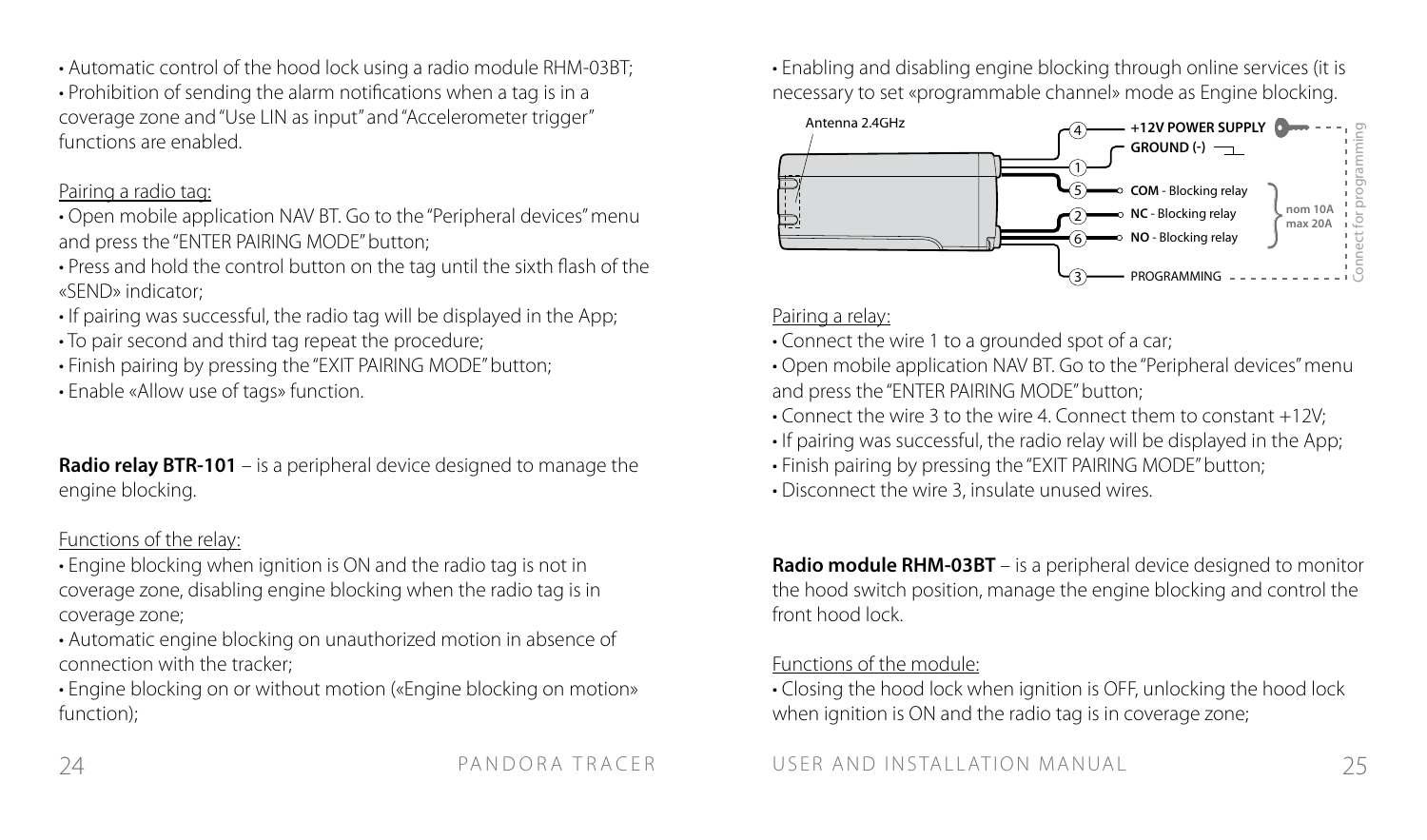• Engine blocking when ignition is ON and the radio tag is not in coverage zone, disabling engine blocking when the radio tag is in coverage zone;

• Automatic engine blocking on motion in absence of connection with the tracker;

• Engine blocking on or without motion («Engine blocking on motion» function);

• Automatic engine blocking by loss of connection with the tracker («Activating radio relay blocking before going into sleep mode» function).



#### Pairing a module:

• Connect the wire 4 (Green) to the wire 5 (Black). Connect them to a grounded spot of a car;

• Open mobile application NAV BT. Go to the "Peripheral devices" menu and press the "ENTER PAIRING MODE" button;

• Connect the wire 7 (Red) to constant +12V;

• If pairing was successful, the radio module will be displayed in the App;

- Finish pairing by pressing the "EXIT PAIRING MODE" button;
- Disconnect the wire 4 (Green), insulate unused wires.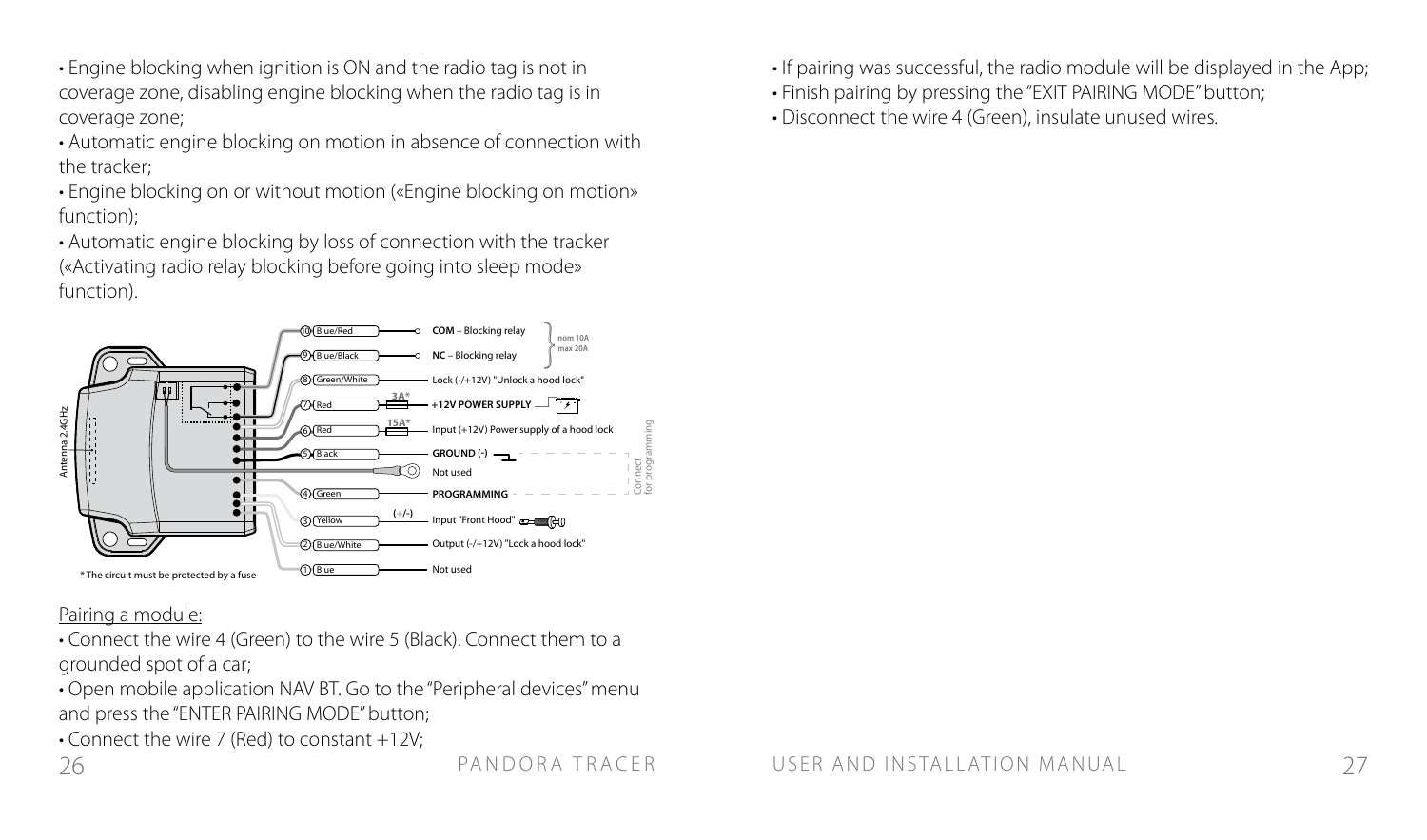# WARRANTY OBLIGATIONS

The manufacturer guarantees correct operation of the device if exploitation, installation, storage and transportation conditions described in this manual were met. The device should only be used according to the manual. Parts malfunctioning during warranty period on the fault of the manufacturer should be repaired or replaced by the installation center of the manufacturer or by certified service center. A user loses the right for warranty services in the following cases:

- 
- when the warranty period expires;<br>• if exploitation, installation, storage or transportation conditions were not met;<br>• if there is mechanical damage of the external parts of the device after
- it is sold. This includes: fire damage, consequential damage in case of car accident, aggressive liquids and water seeping damage, damage caused by improper use;<br>• if the damage was caused with incorrect settings and parameter
- 
- adjustment;<br>• if there is no properly filled warranty card and installation certificate.

**Warranty period is 3 years since the moment of purchase, but no more than 3,5 (three and a half) years since the moment of production.**

This warranty does not include batteries, as they have their own service life time. Maintenances and repairs of the system with expired warranty period are carried out at the expense of the user on separate contracts between the user and the installer/service center.

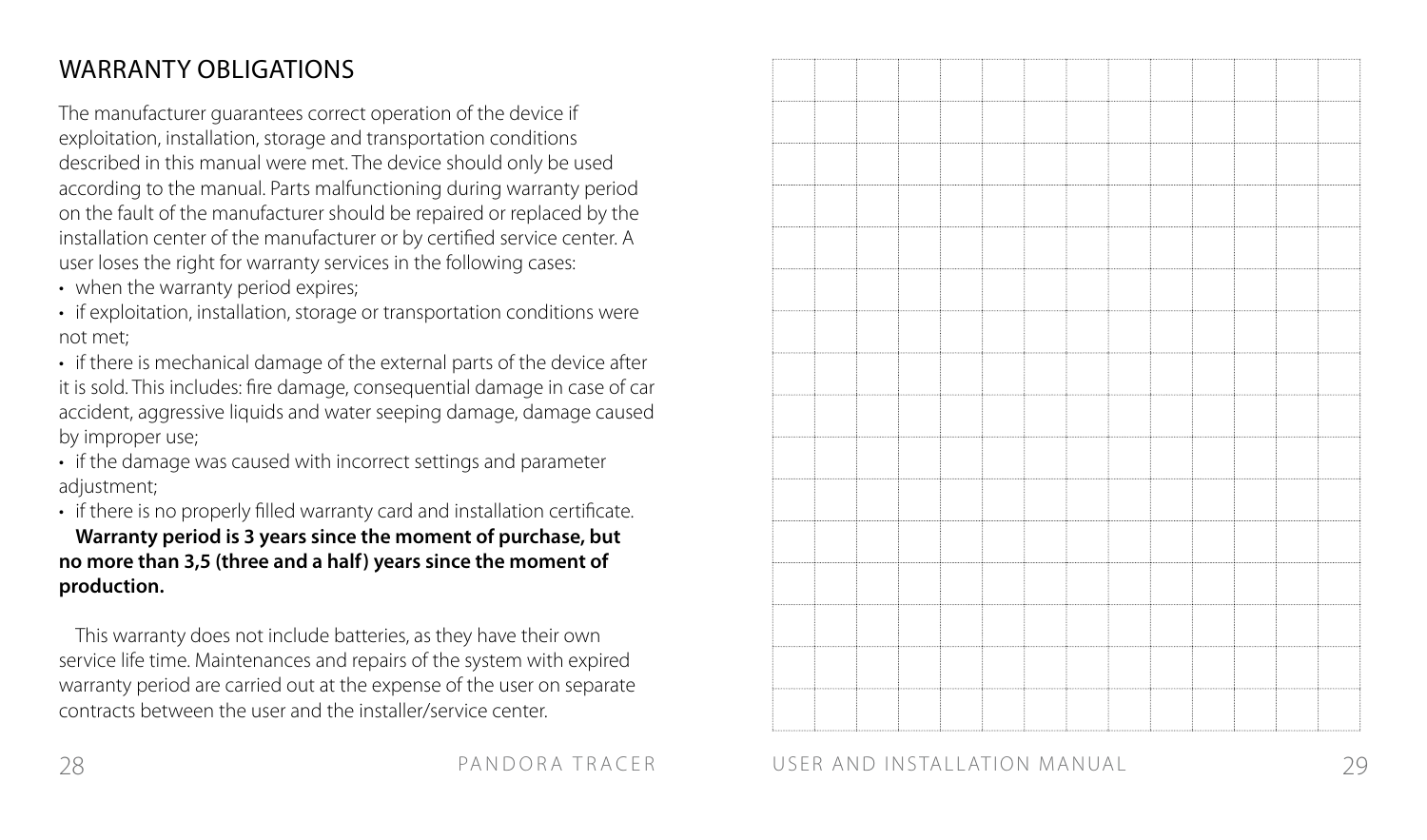PANDORA TRACER USER AND INSTALLATION MANUAL 31